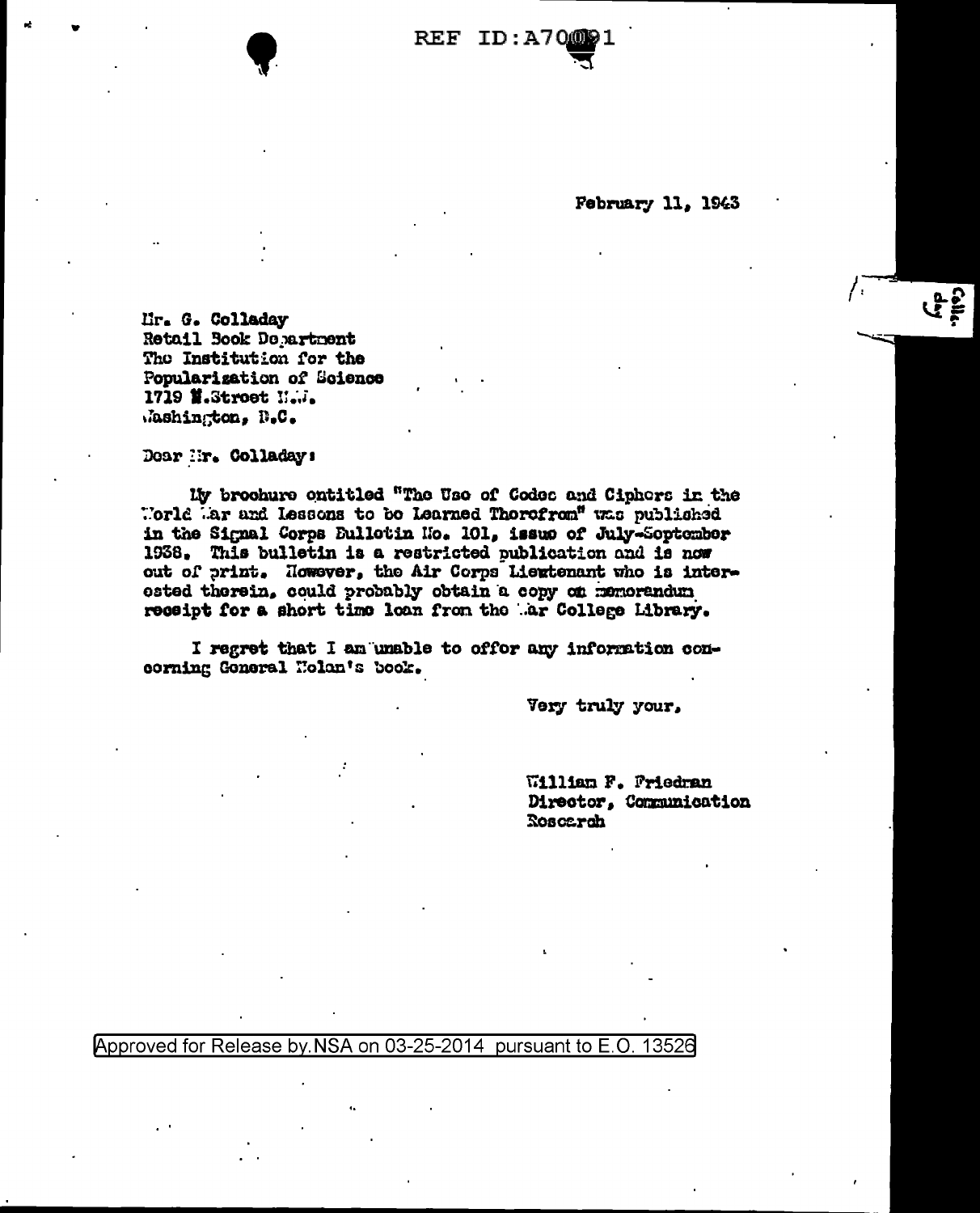## $\mathbb{E} \mathbb{E} \mathbb{E} \mathbb{E} \mathbb{E} \mathbb{E} \mathbb{E} \left[ \mathbb{E} \left[ \mathbb{E} \left[ \mathbb{E} \left[ \mathbb{E} \left[ \mathbb{E} \left[ \mathbb{E} \left[ \mathbb{E} \left[ \mathbb{E} \left[ \mathbb{E} \left[ \mathbb{E} \left[ \mathbb{E} \left[ \mathbb{E} \left[ \mathbb{E} \left[ \mathbb{E} \left[ \mathbb{E} \left[ \mathbb{E} \left[ \mathbb{E} \left[ \mathbb{E} \left[ \mathbb{E} \left[ \mathbb{$



William F. Friedman 3932 Military Road Washington, D. C.